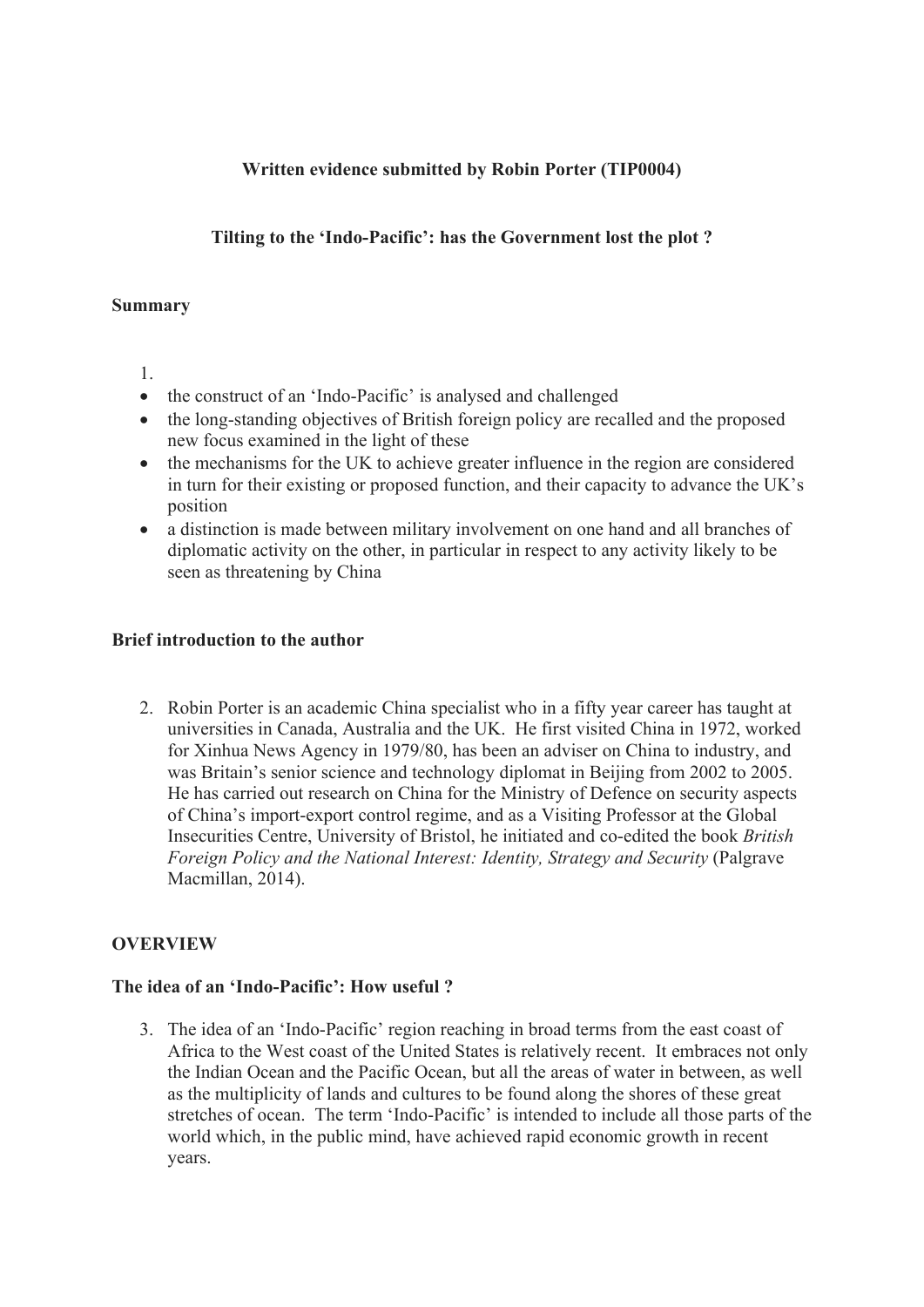- 4. For American policy-makers it is also intended to denote a relatively new area of strategic concern in the Indian Ocean, requiring a military presence. It will be recalled that for several decades following World War Two the US took primary responsibility for patrols in the Atlantic and Pacific, while the UK was assigned responsibility for the Indian Ocean. Since UK withdrawal from the Gulf states, and from Singapore in 1970, however, the UK has ceased to play a very active role in the region.
- 5. For the US, the rapid rise of China, not only in economic terms, but also taking the form of naval activity to assert its influence along its coasts and in the South China Sea, as well as along the trade routes in the Indian Ocean, is now seen as a threat. In essence therefore, for the US, concern over the 'Indo-Pacific' has primarily military implications.
- 6. It is suggested here then, that only in a geographical sense does the term 'Indo-Pacific' really have any meaning, and that it does not shed any light on the aspirations or current political direction of states in the region, which are in reality quite diverse. Nor is it helpful in defining an approach in diplomatic, commercial or cultural terms which could usefully guide other countries in their interactions with those states. Countries outside the region now focusing more on the 'Indo-Pacific' states can and do all have their own distinct agendas, which may or may not have a military dimension. The 'Indo-Pacific' may therefore prove to be a somewhat hollow construct.

# **Longstanding objectives of British foreign policy**

- 7. Historically, certain fundamental principles have guided British foreign policy as the country has sought to protect and advance its interests in its relations with other states. Core among these have been:
	- o a belief in the rule of law, specifically in this case international law
	- o a primary concern with the international politics of Europe
	- o promotion of Britain's economic interests overseas
	- o the military defence of the realm
	- o the maintenance of freedom of movement internationally for British subjects
- 8. There have been strong echoes of these concerns in the 'global objectives' of Britain's foreign policy in recent times. To these, since 2001, have been added terrorism, and the security of energy supplies, while collaboration on climate change and on scientific projects of all kinds have also featured heavily among the objectives of our diplomacy. It is the contention of this paper that the principles encompassed in these objectives are as close as it may be possible to come to an explicit statement of the UK's 'national interests' where they relate to our foreign policy today.
- 9. If these points remain an accurate summation of the principal concerns of our diplomacy and military strategy, and it is strongly contended that they do, it is hard to see how our interests will be promoted by a forward posture focussed on the 'Indo-Pacific'. Put most simply, we used to have quite specific interests in the 'Indo-Pacific' when we had an empire and occupied India and what is now Pakistan,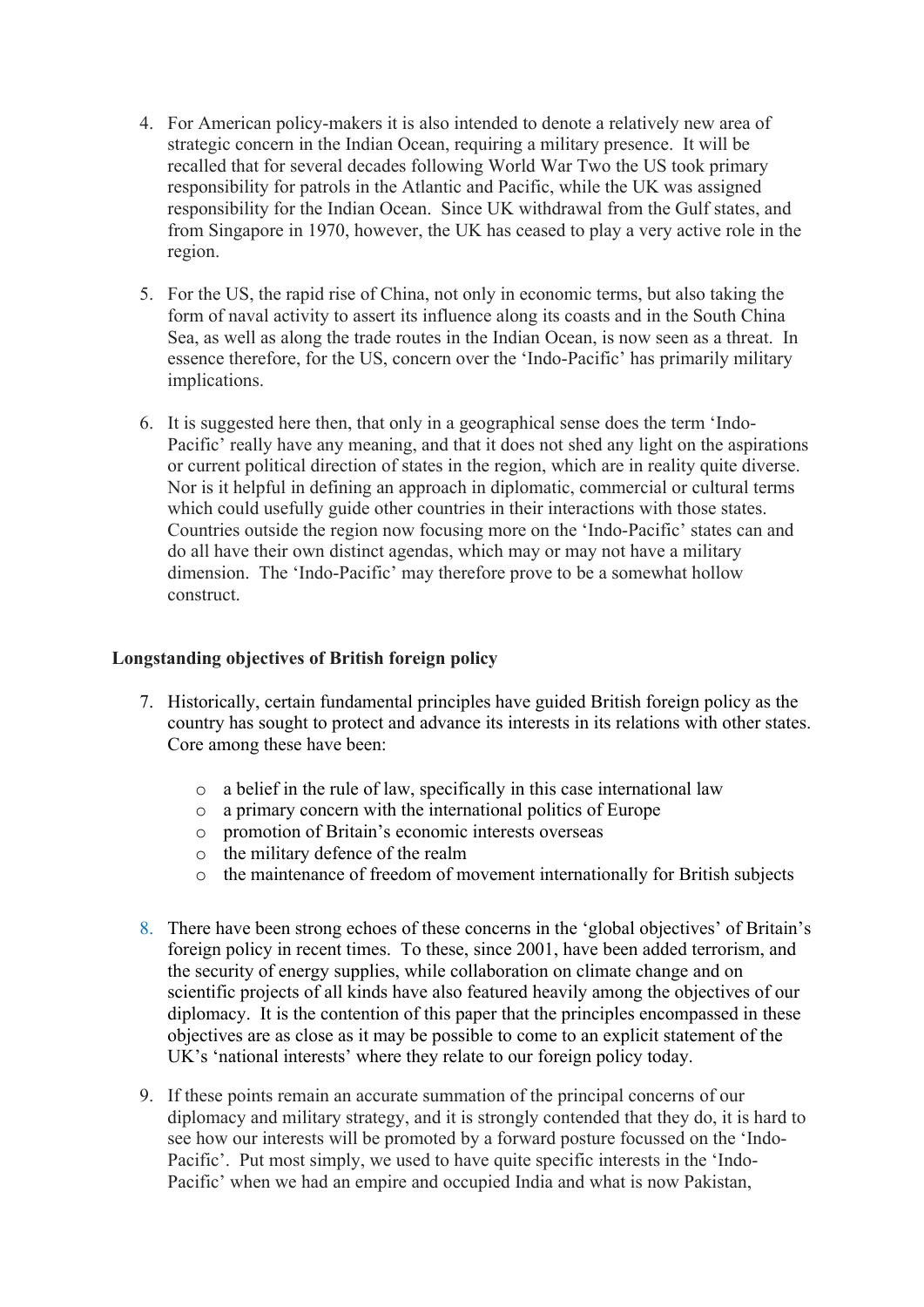Ceylon, Burma, Malaya, Singapore, Hong Kong, and other islands and territories in the Pacific, as well as having residual obligations towards Australia and New Zealand. But we no longer have these responsibilities, nor do we aspire to having them.

10. While we believe in promoting the rule of law, Britain's economic and trading interests, and the maintenance of the freedom of movement for our citizens, the 'Indo-Pacific' should be no more a focus for these concerns than anywhere else, and indeed may be of much less pressing concern than some other parts of the world. Moreover, by reason of geography, the international politics of Europe should always remain our primary concern, and the military defence of the realm should reflect this too.

### **The multiplicity of diplomatic and security mechanisms through which the UK might enhance its profile in the 'Indo-Pacific'**

- 11. Among the recently conceived or longer-standing mechanisms or strategies relating to the 'Indo-Pacific' in which the UK might, or already does, participate as a full member or as an observer are the following:
- the US Free and Open Indo-Pacific strategy (FOIP)
- the Comprehensive and Progressive Agreement for Trans-Pacific Partnership
- the Association of Southeast Asian Nations (ASEAN)
- the Quad
- The Five Power Defence Arrangements
- Five Eyes
- 12. The Free and Open Indo-Pacific Strategy, described as a 'shared vision' by the US State Department, was conceived originally by the Trump administration in 2017. In essence it consists of a diplomatic and development effort to promote two-way trade and investment, infrastructural development, energy projects, the digital economy, and democratic institutions among the 'more than 35' countries in the region, as well as 'countering trans-national threats'. Hundreds of billions of dollars had already been invested in a wide variety of projects by 2019.
- 13. The Comprehensive and Progressive Agreement for Trans-Pacific Partnership is a free trade agreement among eleven countries around the Pacific. Originating in 2016, named the Trans Pacific Partnership and incorporating the US, a hiatus followed the Trump administration's withdrawal. Its membership currently comprises: Australia, Brunei, Canada, Chile, Japan, Malaysia, Mexico, New Zealand, Peru, Singapore and Vietnam. The UK applied to join in 2021, and its application is being considered.
- 14. The Association of Southeast Asian Nations (ASEAN) was founded in 1967 by Indonesia, Malaysia, Singapore, the Philippines and Thailand to promote economic growth, social progress and cultural development. It now also includes Brunei, Vietnam, Laos, Myanmar, and Cambodia, with Papua New Guinea and East Timor having Observer status. Originally set up as a bulwark against the spread of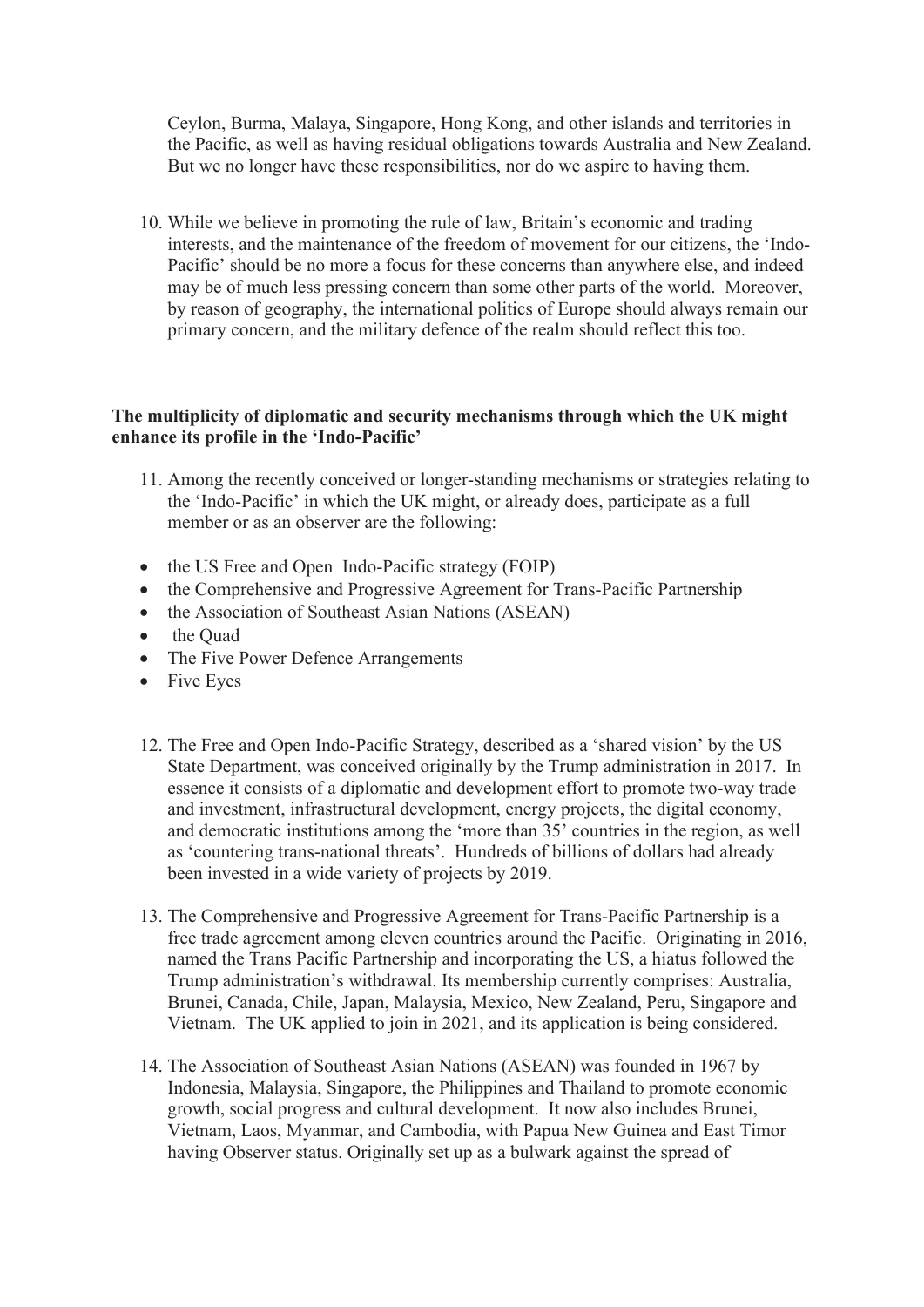communism, ASEAN is now focused on emulating the European Union in the scope of its concerns and activities.

- 15. The Quad, comprising the US, India, Japan and Australia, can trace its origins to 2007, but has only recently come to play a more active role in the affairs of Indo-Pacific states. Originally conceived as a response to the tsunami of 2004, the Quad's latest focus is to ensure that the Indo-Pacific is 'free, open, inclusive, healthy, anchored by democratic values, and unconstrained by coercion'. Most pressing current issues include covid and developing a vaccination programme, climate change, and 'security challenges facing the region'. Specific mention is made of 'challenges to the rules-based maritime order in the East and South China Seas'.
- 16. The Five Power Defence Arrangements date back to the UK's decision in 1967 to withdraw from its bases east of Suez. The Arrangements provide for the UK, Malaysia, Singapore, Australia and New Zealand to confer immediately to decide on a response to any attack on any one of the group. Their principal focus is the Malayan Peninsula and surrounding waters. The collaboration remains in force today, and revolves around a small presence at RMAF Butterworth in Malaysia, and periodic group air and naval exercises.
- 17. The 'Five Eyes' intelligence collaboration between the US, UK, Canada, Australia and New Zealand grew out of intelligence sharing during the Second World War. Originally concerned postwar principally with the Soviet Union and its satellite states in Eastern Europe, more recently the gathering of intelligence about China has become a major focus. Cracks began to appear in the organization when earlier in 2021 New Zealand refused to join the other members in denouncing China for its treatment of Uyghurs in Xinjiang, its heavy military presence in the South China Sea, its handling of pro-democracy demonstrations in Hong Kong, and its assertion that it will 'take back' Taiwan by 2049. Five Eyes continues to function, and is at the centre of a web of other intelligence sharing operations related to different situations worldwide.

#### **Regional diplomacy or containment of China ?**

- 18. Two features of the existing and proposed patterns of engagement with the Indo-Pacific stand out. The first is that, of the six organizations or collaborative projects noted above, four have a significant military dimension, actual or implied. Unavoidably, this begs the question: who is seen as the principal threat ? In each case, it is hard to avoid the implication that it is China, now widely described as 'rising China'.
- 19. The other outstanding feature of these organizations is that the majority of them are led by the United States, and their objectives are predicated on the assumption that China must be once again 'contained', through a revival of the containment strategy pursued by the US in the 1950s, '60s and '70s. It is very important to remember that despite our differences with China at the time, the UK did not support the American policy of isolation and containment of China. Indeed, through much of that period of thirty years we sustained a limited trade with the People's Republic which formed a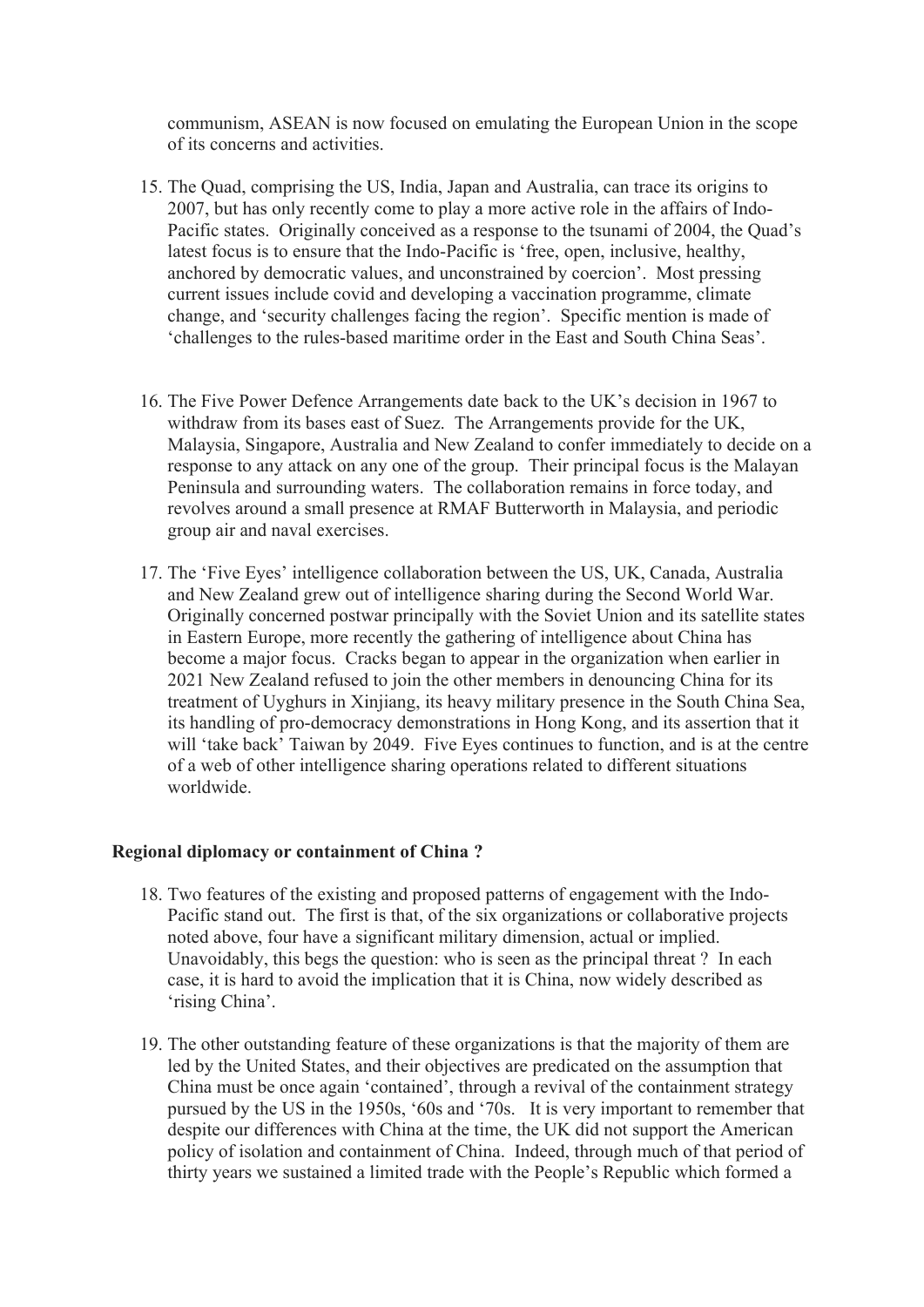sound basis for much expanded trade, technology transfer, and scientific, educational and cultural exchanges beginning in the early 1990s. It is not, and has never been, in the UK's interests to have a hostile relationship with China.

#### **Specific questions raised by the Committee**

#### **Regional questions**

*What are the UK's main interests in the Indo-Pacific region, and what are the main threats and opportunities?*

20. The UK's main interests in the Indo-Pacific as a whole today lie in 1.) the maintenance of the integrity of sea lanes for international trade; 2.) the preservation of peace in the region as a whole; and 3.) successfully addressing issues of climate change which, because of sea level rise, will otherwise cause massive disruption to many states in the region, and intensified patterns of migration. It should be recognized that, despite government rhetoric to the contrary, opportunities to expand our export trade in the region may be limited. It is contended that the main threats in the region come, not from China, but from within Pakistan and certain Gulf states willing to countenance terrorist organizations operating in their midst, and with a remit that could extend to the UK itself.

*How can the UK's Indo-Pacific strategy complement that of allies, such as the US Free and Open Indo-Pacific (FOIP) strategy? Are there possible areas of competition with European partners such as France and Germany?*

- 21. While the UK may support some of the goals of the US Free and Open Indo-Pacific strategy, it should steer well clear of committing itself to any military strategy resembling containment of China. Notably, it should not be undertaking with the US navy joint exercises off the coast of China. We have never previously committed ourselves to protecting Taiwan from China, nor should we. For the Chinese government, Taiwan is an issue arising from the Chinese civil war of the late 1940s; moreover the stated timeframe of the Chinese government allows almost another thirty years for it to be resolved peacefully.
- 22. While France and Germany broadly support the idea of a free and open Indo-Pacific, they see their involvement in a different way. It has been suggested that France is mainly interested in protecting its remaining territories among the islands of the Pacific, and not in any larger commitment, while Germany is promoting the full range of its commercial, cultural and development objectives in the region, but falls shy of a military commitment. Germany, it is said, would prefer to see an EU policy towards the region, in which it would then play an active part.
- 23. In some areas of diplomacy, such as scientific cooperation with countries in the region, the best scope for collaboration with EU partners such as France and Germany would have been taking a joint approach through one or other of the European Union's agencies, for example the Science and Technology Directorate. Regrettably this route is no longer possible, and the scope for collaboration will have to be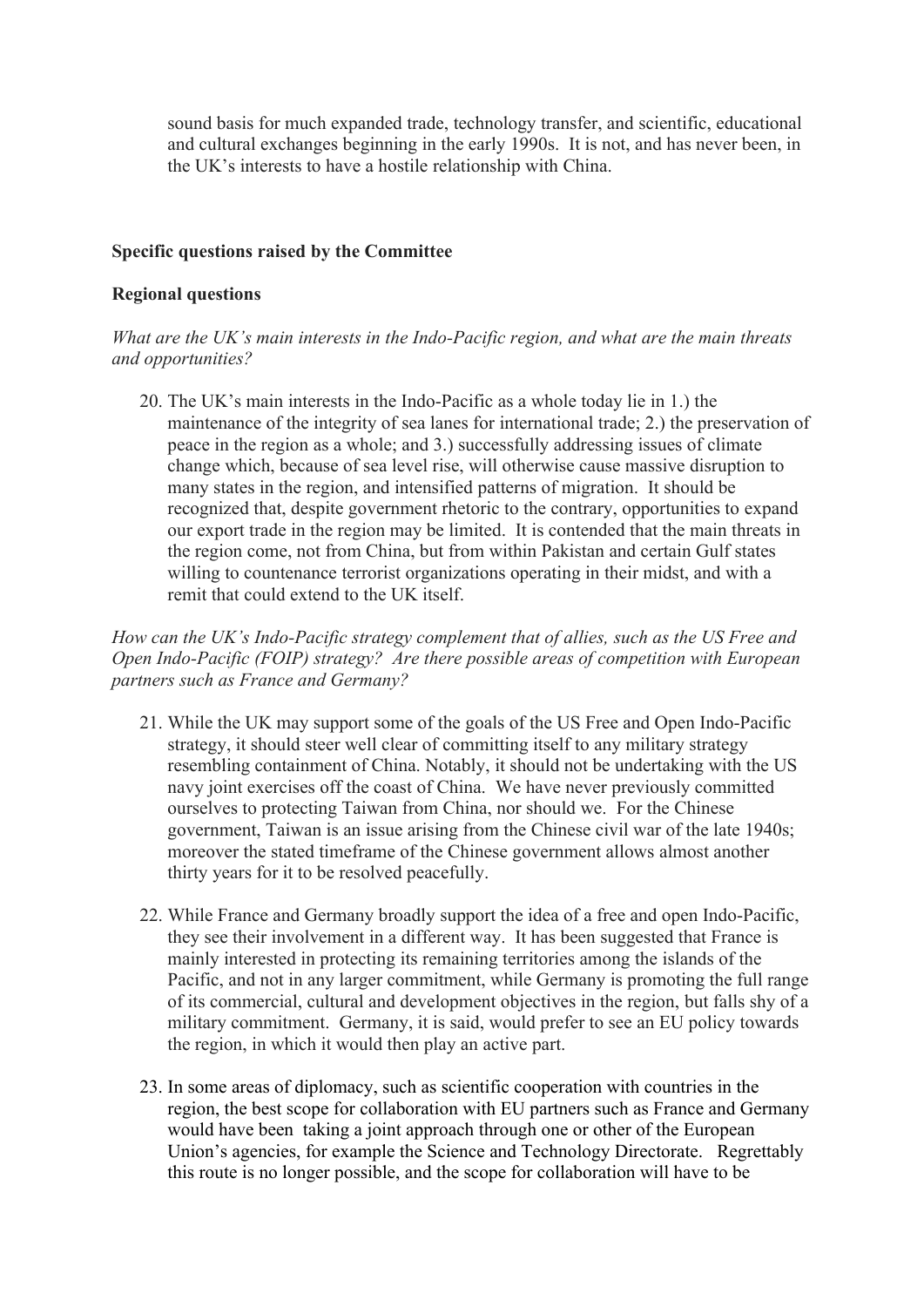negotiated with each ally individually. It should be pointed out that any military cooperation would be problematic because of the divergent strategic goals of the various potential partners.

*What are the geopolitical implications of the UK's potential accession to the Comprehensive and Progressive Agreement for Trans-Pacific Partnership?*

24. Primarily a free trade grouping which the UK has applied to join, its leading members are Japan, Australia and Canada. In the writer's experience, having lived in both of the latter, there is little appetite for British goods following the UK's abrupt abandonment of imperial preference arrangements in the 1970s, which is still remembered.

*How can the UK maximise the influence brought by its new status as an ASEAN Dialogue Partner? And what should it use this influence for?*

25. It is questionable whether becoming an ASEAN Dialogue Partner will make the UK carry more weight in the region. However it is an opportunity to try to bring influence to bear to achieve peaceful resolution of any disputes, and adherence to the rule of law.

*How should the UK respond to China's growing military assertiveness in the region? How should the UK prepare for responding to potential flashpoints like Taiwan and the Senkaku islands?* 

26. Diplomatically. The only possible resolution is through China-Taiwan negotiations and China-Japan negotiations. As the pre-eminent Asian Power, China may feel entitled to exercise influence around its coast, though not in the sea lanes of the Indian Ocean

*How can the new Build Back Better World/Clean Green Initiative be used most effectively as an alternative to the Belt and Road Initiative in the Indo-Pacific?*

27. These initiatives are not really comparable. The Belt and Road scheme is primarily intended to serve China's needs for food, raw materials and influence, whereas the 'Build Back Better'/Green Initiative is primarily a concept designed to encourage sustainable growth.

*What should be the resource priorities for the FCDO's new Indo-Pacific Directorate? Where should the FCDO focus on increasing its footprint in terms of Posts and staff?*

28. I am unable to say.

*How can the UK build on and enhance existing defence arrangements in the region, such as the Quad, the Five Power Defence Arrangements, and Five Eyes?*

**29.** Quite apart from the folly of appearing to take on China, the UK's military contribution in this part of the world has long been seen as more symbolic than real. Even US Secretary of State Antony Blinken is said to have observed recently that the